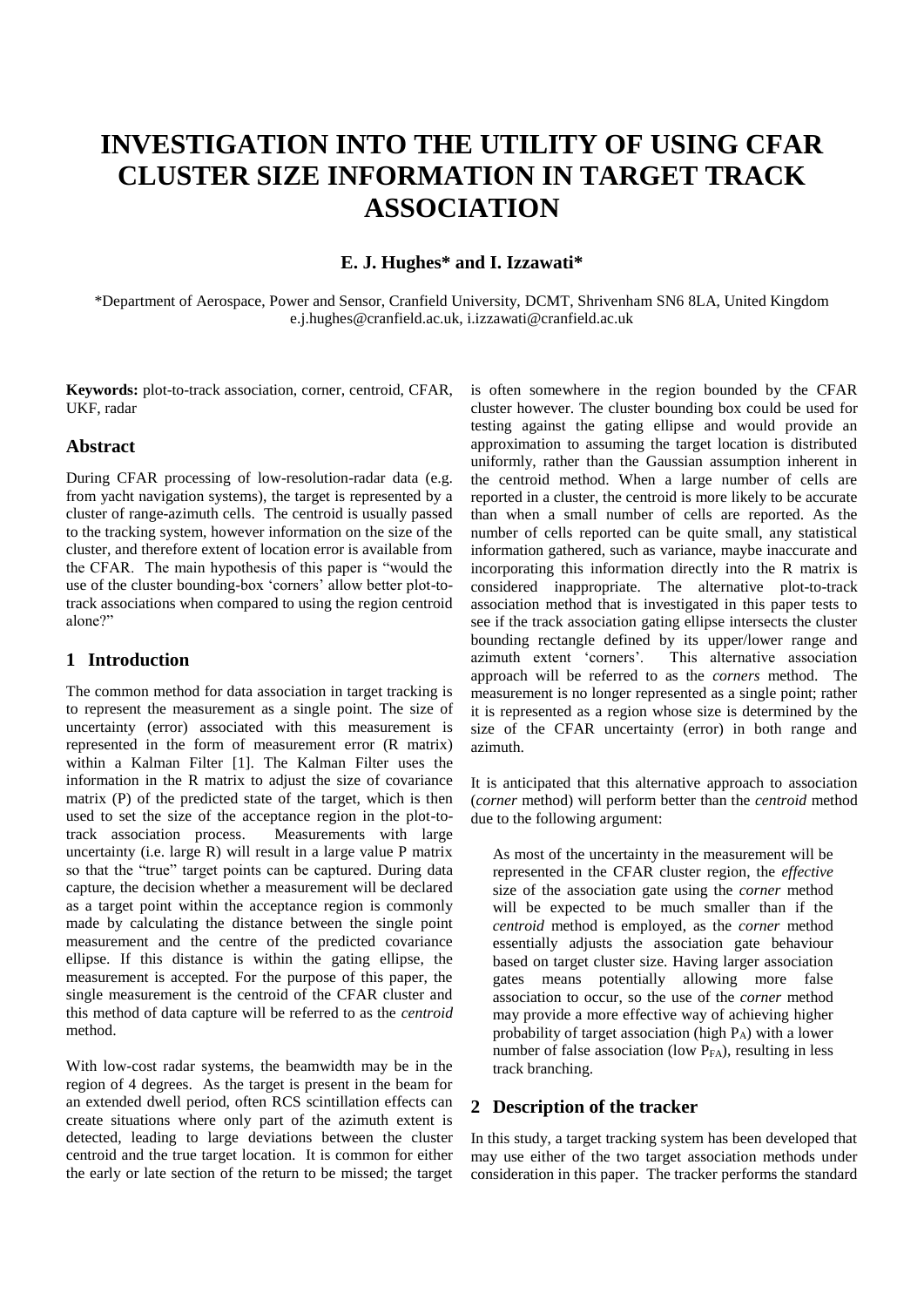functions as follows: a) track initialisation: new tracks are created from two consecutive measurements whose velocity is within a defined range (in this case, the maximum velocity allowed is 50  $\text{ms}^{-1}$  in both x and y axis, suited to tracking small surface targets in a littoral environment), b) data association: during which the two methods to be investigated are implemented, and c) track maintenance: this includes allowing the track to branch and continuous pruning to prevent the explosion of branches. Track pruning is performed based on: i) track age, ii) track log likelihood ratio [2], and iii) similarity of branches within a single track (this occurs very frequently as few branches within a single track will continuously associate with a single measurement).

The tracking system uses an Unscented Kalman Filter (UKF) [3, 4] for maintaining track state and for providing the covariance for the plot-to-track association gating. The UKF uses a Cartesian form for the target location and velocity, and longitudinal and lateral accelerations in target body axes. The measurement update is transformed from a polar coordinate system with the radar as the origin, i.e. the measurement covariance matrix, R, is defined as range and azimuth extent, and the measurement covariance for the Cartesian track update is an estimate based on the transformed R matrix (in Cartesian space, the measurement ellipse rotates in sympathy with target bearing).

## **3 Performance analysis**

### **3.1 Synthetic data generation**

In this experiment, simulated radar data modelled to resemble the output from a low cost non-coherent marine radar have been used. The scene consists of a realistic simulation containing radial, crossing and spiralling targets moving amongst fixed targets and through heavy sea clutter regions. The simulated radar data are generated 250 times, each with different random noise and clutter. These data are then subjected to a spatio-temporal CFAR process [5] to provide detection clusters for the tracking system. The cluster sizes are determined by the size of the CFAR uncertainty (error) in both range and azimuth.

### **3.2 Unscented Kalman Filter tuning**

UKF tuning involves choosing the best values for initial covariance spread  $(P_0)$ , measurement noise  $(R)$ , and process noise (Q). For this experiment, the effect of utilising a wide range of values for  $P_0$ , Q and R on the tracker performance is investigated.

Choosing the appropriate size for initial covariance spread  $P_0$ appears to be very important during track initialisation. When the target track is not continuous and segmented, choosing the appropriate value for  $P_0$  appears to allow the tracker to follow the target more continuously. Figure 1 shows the effect of varying the size of  $P_0$  on the tracker. When a small  $P_0$  is used, the tracker is often incapable of recapturing the target track

after the break (see figure 1 (middle)). Increasing the size of  $P_0$  to medium size, has however improved the tracker capability to recapture the target again after the break (see figure 1 (bottom)).



Figure 1. Effect of varying initial covariance spread  $P_0$ : initial data (top), tracking performance using small  $P_0$  (middle), and tracking performance using medium  $P_0$  (bottom)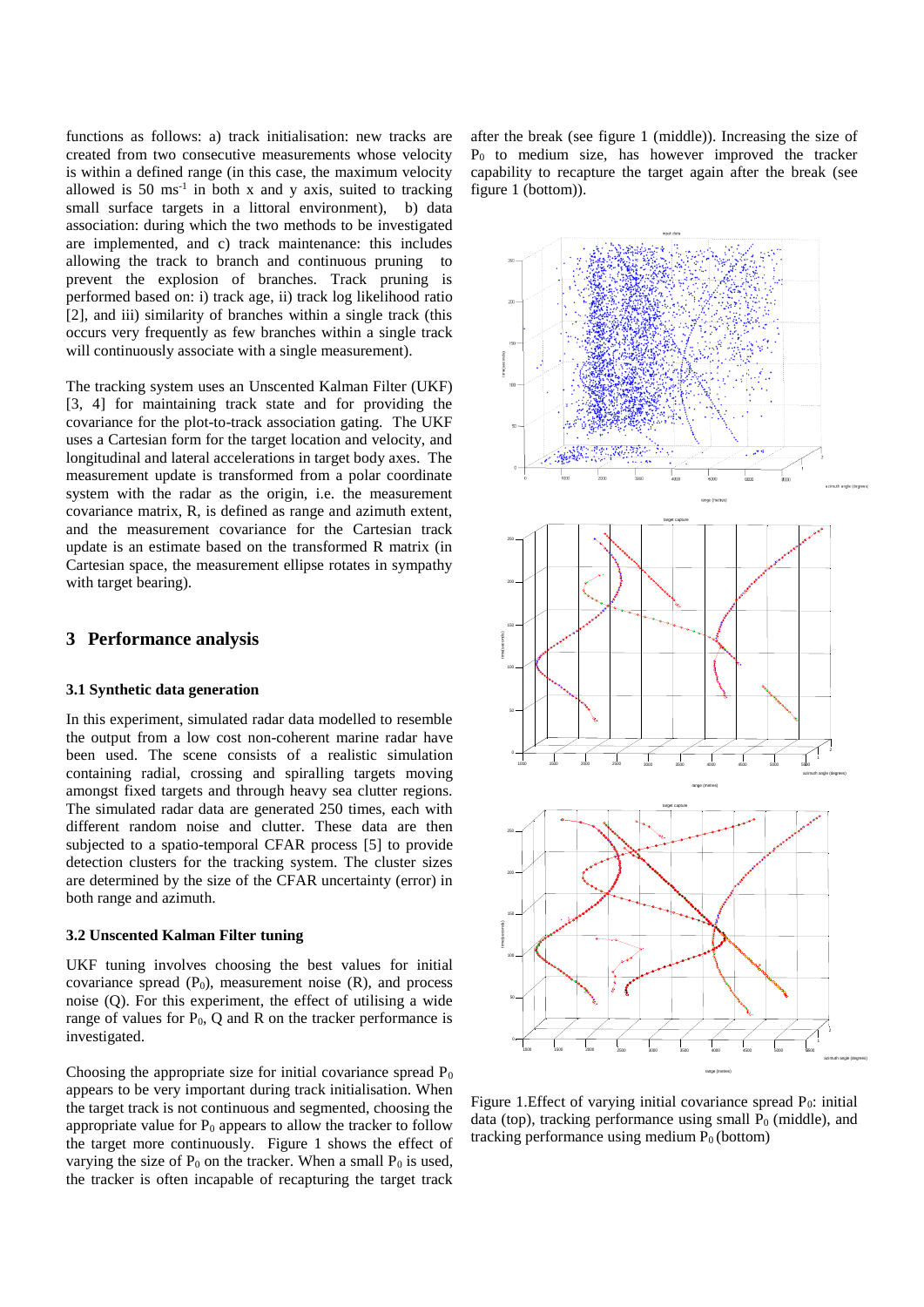Investigation on the effect of varying the size of the process noise Q shows that as long as Q is not too large, the tracker performance appears to be good. Varying the size of measurement error R, however, appears to have large impact on the tracker performance. The measurement error in this case comes from both azimuth (angle) and range errors.



Figure 2. Finding 'optimum' measurement error (R): performance comparison using ROC: for varying range error while keeping angle error fixed (top), for varying angle error while keeping range error fixed (middle), and least square fit

line representing best combination of angle and range errors (bottom).

Figure 2 shows the effect on the tracker performance of varying angle and range error standard deviation. The performance is analysed using a Receiver Operating Curve (ROC) [6] which shows the variation of probability of association  $(P_A)$  against false association rate  $(P_{FA})$ . The first two graphs in figure 2 suggest that there appears to be an 'optimum' combination between the range and angle error at which the best tracking performance can be achieved. Further simulation was performed to find a suitable combination for use in the study. To do this, the angle and range errors are varied and the performance analysed. Figure 2 (bottom) shows the combinations of range and angle that were explored, with larger circles/triangles indicating the superior parameter combinations. These best combinations (blue cross for corner method, and red plus for centroid method) are used to obtain the best fit line (blue line). The results for the centroid method indicate that the best performance is achieved when the angle and range error definition is small (approximately 2 degrees), whereas the ROC performance of the corner method is generally increasing with larger error allowances; the processing load is increasing under these conditions too and the extra increase in ROC performance cannot be justified for 4 degree error or more. A compromise solution has been taken which provides sufficient tracking performance, but with tolerable processing load.

It appears that the best performance for both methods occurs in the region of angle error between 1 to 2 and range error between 15 to 30 metres (see overlaid ellipse on figure 2 (bottom)). As a compromise of providing sufficiently large association gate without putting the pressure on the processing load, the combination of range error of 27.5 metres and angle error of 2.0 degrees has been chosen for the purpose of the experiment. These errors compare well with the expected performance of the radar system.

|                          | Small    | Medium  | Large     |
|--------------------------|----------|---------|-----------|
| Initial covariance $P_0$ | $1P_0$   | $10P_0$ | $100 P_0$ |
| Process noise Q          | $0.01$ Q |         | 1000 O    |

Table 1: Value range of  $P_0$  and Q under investigation;  $P_0$ represents 6 x 6 diagonal matrix with initial variance in position:  $x^2 = y^2 = (1m)^2$ , in velocity:  $v_x^2 = v_y^2 = (5 \text{ ms}^{-1})^2$  and in acceleration:  $a_{\text{lon}}^2 = a_{\text{lat}}^2 = (1 \text{ ms}^{-2})^2$  ( $a_{\text{lon}}$  and  $a_{\text{lat}}$  are longitudinal and lateral acceleration respectively). Q represents 6 x 6 diagonal matrix with process noise variance in position:  $x^2 = y^2 = (0.00001)^2$ , in velocity:  $v_x^2 = v_y^2 =$  $(0.00001 \text{ ms}^{-1})^2$  and in acceleration:  $a_{\text{lon}}^2 = a_{\text{lat}}^2 = (1 \text{ ms}^{-2})^2$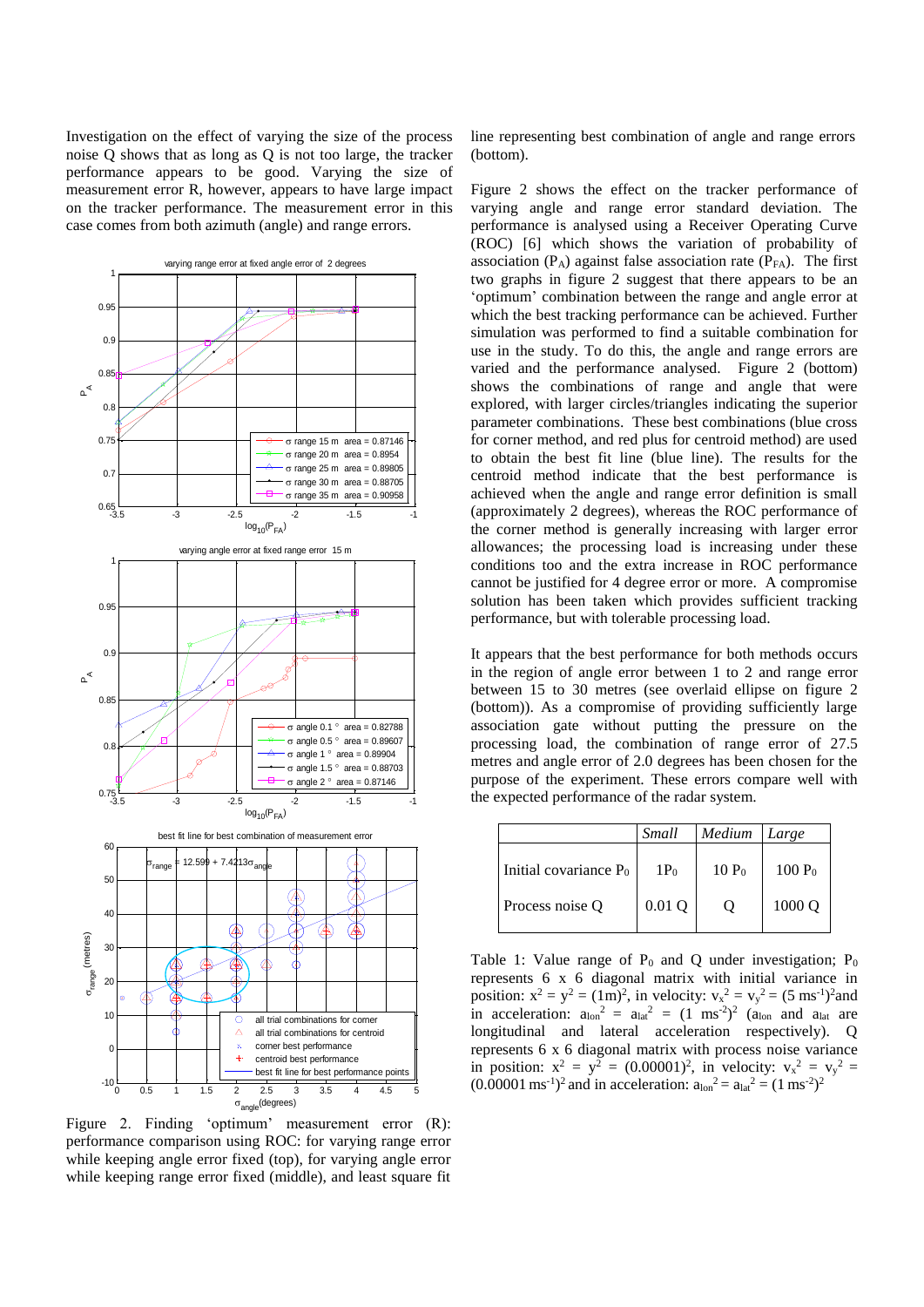#### **3.3 Performance analysis**

The performance analysis is performed using 250 synthetic radar trials. The performance of both methods are assessed in term of their capability of providing high probability of track association  $(P_A)$  while maintaining low probability of false association  $(P<sub>FA</sub>)$  with fast processing time. The processing time is evaluated by assessing the number of times the tracker has to perform plot to track data association (i.e. the number of evaluation of the centroid or the corners to the gate ellipse). This is directly proportional to the number of tracks and branches created (hence need to be processed). To assess the tracker performance under a wide range of false association conditions, the size of the association gate is varied from 0.5 to 6 standard deviations of the covariance matrix P. It is found that to achieve similar performance (i.e. equal  $P_A$  with similar PFA), the gating size required by the centroid method is consistently around twice that required by the corner method. Thus in the corner method, some of the gate acceptance tolerance is now captured by the spread of the target cluster, not just the predicted track covariance used in the centroid method.

#### *3.3.1 2D Performance assessment using ROC*

In this assessment, the ROC is utilised to assess the tracking performance of both methods. Figure 3 (top) shows how P<sup>A</sup> and  $P<sub>FA</sub>$  behave following the increase of association gate size (i.e. related to the increase in the number of false associations). In this graph, the performance achieved by the corner method appears to outperform that of the centroid method, as in general, results using the former method appear to be capable of obtaining higher P<sup>A</sup> for the same number of false associations.

To assess the significance of this early observation, the difference of area under the ROC between the results from the corner and the centroid methods is calculated and the histogram from the 250 trials is presented in figure 3 (bottom). If the two methods provide comparable performance, a null hypothesis given by  $H_0$ *:*  $\Delta A = 0$  is supported. If, however, the results from corner method outperform that from centroid method, an alternative hypothesis  $H_1$ :  $\Delta A > 0$  is supported. As can be seen in figure 3 (bottom), the mean value of the histogram lies in the positive area, indicating support for the alternative hypothesis *H1*. The Student-t test is then performed:

$$
Z = \frac{|X|}{S / \sqrt{N}} = 21.23
$$
 (1)

Which gives a high Z value, indicating that the null hypothesis is rejected at 1% confidence level  $(Z>2.326)$ . There is therefore strong evidence to reject the null hypothesis in favour of the alternative hypothesis, based on the comparison between  $P_A$  and  $P_{FA}$  alone.



Figure 3. Performance assessment using ROC: tracking performance of corner method (blue +) and centroid (red dots) (top), and histogram of difference of area under ROC (bottom)

#### *3.3.2 3D Performance assessment*

The previous 2D assessment suggest that the corner method provides better tracking performance compared to the centroid method, as it appears to be capable of obtaining a higher  $P_A$  for similar levels of false associations. However, this result does not compare the processing time involved while employing both methods. It is envisaged that as the corner method uses a more relaxed data association process than the centroid approach, the processing time of the corner method will be higher. 3D performance assessment which evaluates the tracker performance, not only based on their PA and PFA performance, but also their processing time was therefore undertaken.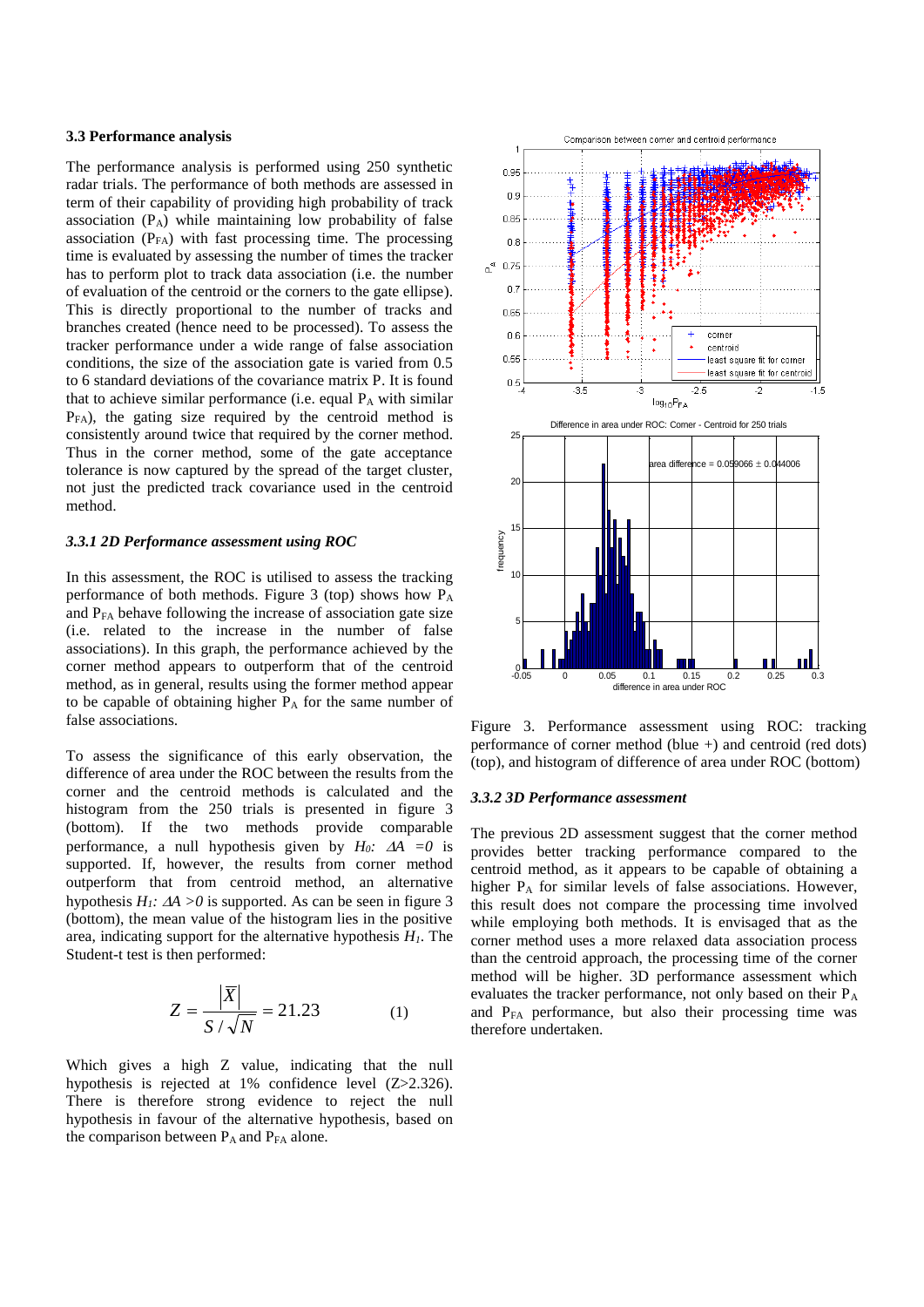

Figure 4. 3D plot of  $P_{FA}$ ,  $P_A$  and number of evaluations ( $N_E$ ) for both corner (blue  $+$ ) and centroid (red dots) methods

Figure 4 show a 3D plot of  $P_A$ ,  $P_{FA}$  and the number of gate association evaluations  $(N_E)$  for both corner and centroid methods. As can be seen, the results from both methods appear to form two overlapping clusters. The overall shape is nonlinear, and therefore simple statistical analysis is inappropriate. Observation of the data suggests that for a given small interval of the  $P<sub>FA</sub>$  axis, the data when viewed in the  $P_A - N_E$  plane appears sufficiently Normal in distribution.

The  $P_{FA}$  dimension was subdivided into 10 slices and the  $P_A$  – NE performance of each slice analysed. The analysis method was to calculate the vector separation between the mean of the two clusters and normalise the vector with respect to the co-standard deviation and sample sizes as described below:

$$
Z = \frac{\sqrt{N_1 + N_2}(\vec{\mu}_1 - \vec{\mu}_2)}{\sqrt{C}}
$$
 (2)

Where N1 and N2 are the size of the two data clusters in each slice,  $\mu_1$  $\vec{u}_1$  and  $\vec{\mu}_2$  $\vec{u}_2$  are the size of the two data enasters in each  $\vec{u}_2$  are the mean vectors of the corner and centroid respectively, and C is the covariance matrix of total data clusters in each slice.

| $P_{FA}$ range     | $Z_{PA}$ | $Z_{NE}$ |
|--------------------|----------|----------|
| $-3.60$ to $-3.40$ | 1.47     | $-0.17$  |
| $-3.40$ to $-3.19$ | 1.23     | $-0.03$  |
| $-3.19$ to $-2.98$ | 1.07     | $-0.23$  |
| $-2.98$ to $-2.77$ | 0.98     | $-0.14$  |
| $-2.77$ to $-2.57$ | 1.06     | 0.51     |
| $-2.57$ to $-2.36$ | 1.13     | $-0.18$  |
| $-2.36$ to $-2.15$ | 0.97     | 0.19     |
| $-2.15$ to $-1.95$ | 0.79     | 0.16     |
| $-1.95$ to $-1.74$ | 0.66     | 0.21     |
| $-1.74$ to $-1.53$ | 0.68     | 0.53     |

Table 2. Z values of  $P_A$  and  $N_E$  for 10  $P_{FA}$  range slices

The results in table 2 show that the variation of performance with the number of evaluations is small and not statistically significant. Additionally, the direction of the test statistics suggests that neither method is superior in terms of processing time. However, the results for  $P_A$  indicate that the corner method consistently provides better plot to track association for the same level of  $P<sub>FA</sub>$  when compared to the centroid approach. However, the results do not indicate statistical significance to a level of 1%.

#### **Section IV. Conclusion and analysis**

Results of performance analysis using 250 synthetic radar trials have suggested that the corner method appears to outperform the centroid method both in term of: 1) high probability of associations can be achieved for a similar level of false alarm associations, and 2) the number of gate evaluation (i.e. the processing time) of both methods is equivalent.



Figure 6. Tracking results from corner (top) and centroid (bottom) methods.